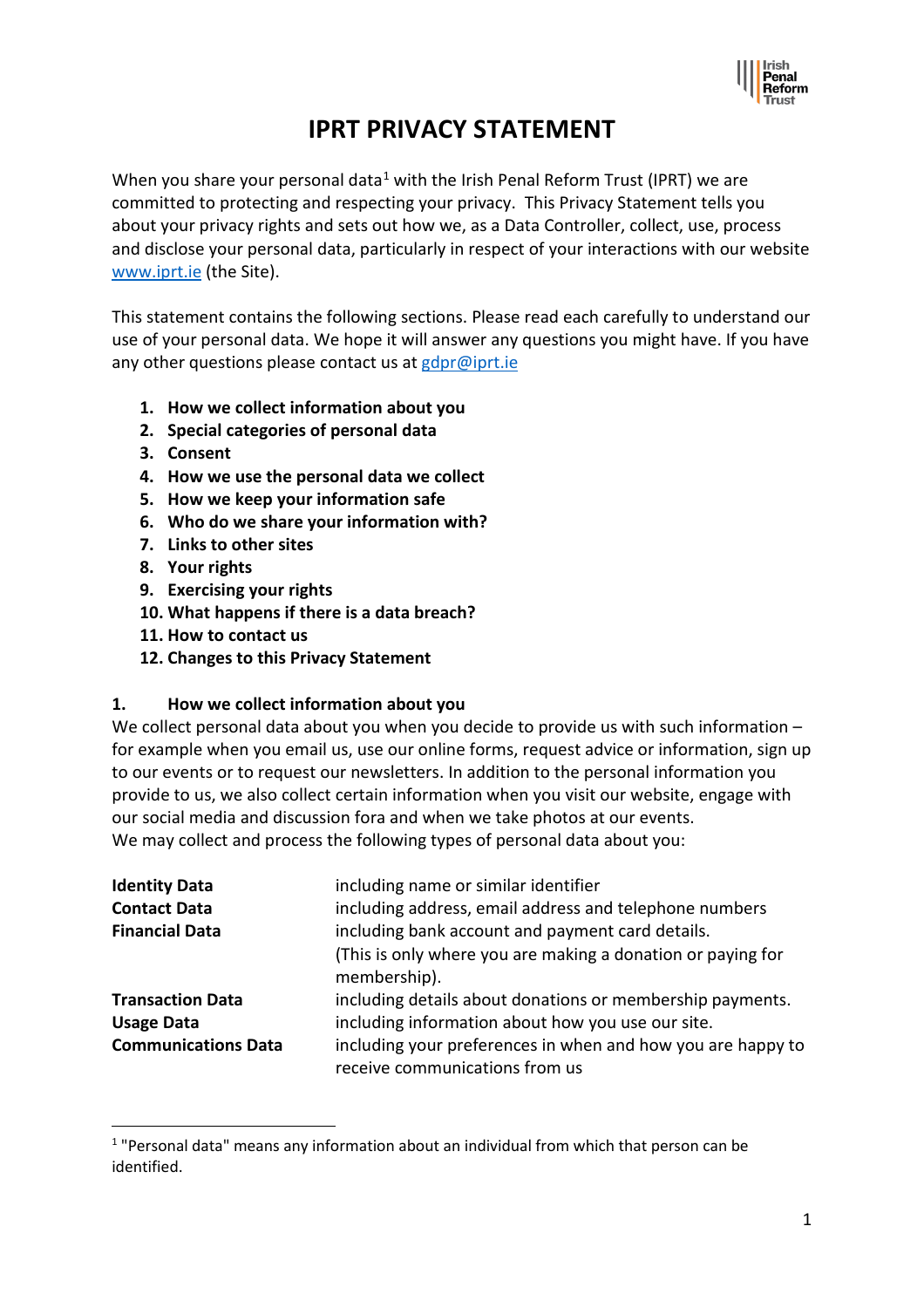

# **Technical data and cookies**

Technical details in connection with visits to the Site are logged by our **site hosting company** [\(Linode\)](https://www.linode.com/), an international organisation, with the IPRT server based in the EU. IPRT will make no attempt to identify individual visitors, nor to associate the technical details with any individual. IPRT will never disclose such technical information in respect of individual website visitors to any third party (apart from our site hosting company, which records such data on our behalf and which is bound by confidentiality provisions in this regard), unless obliged to disclose such information by a rule of law.

The Site uses cookies. A cookie is a small text file that may be stored on your computer or mobile device that contains data related to a website you visit. It may allow a website to "remember" your actions or preferences over a period of time, or it may contain data related to the function or delivery of the website. Further information on cookies can be found [here.](https://wikis.ec.europa.eu/display/WEBGUIDE/04.+Cookies)

Visitors can continue to use the Site if certain cookies are disabled, but there may be some loss of functionality. However, some "Necessary" cookies are loaded when the content of the website is loaded. We cannot deliver the Site to you without setting these cookies.

You may refuse the use of certain cookies at any time by selecting "Change cookie preferences" in the footer of any page on the Site. However, please note that if you make a change to your cookie permissions, you may not be able to use the full functionality of the Site.

| <b>Cookie Type</b>              | <b>Name</b>   | <b>Description</b>                           |
|---------------------------------|---------------|----------------------------------------------|
| <b>Necessary</b>                | <b>Stripe</b> | This cookie is necessary for making card     |
| Necessary cookies help make a   |               | transactions on the website. The service is  |
| website usable by enabling      |               | provided by Stripe.com, which allows         |
| basic functions. The website    |               | online transactions without storing any      |
| cannot function properly        |               | credit card information.                     |
| without these cookies.          |               | https://stripe.com/ie/privacy-               |
|                                 |               | center/legal#cookies-other-technology        |
| <b>Performance</b>              | Google        | Google Analytics cookies collect data on     |
| Performance cookies record      | Analytics     | the number of times a user has visited the   |
| your visit to our website, the  |               | website. A unique ID is used to generate     |
| pages you have visited and      |               | statistical data on how the visitor uses the |
| other details about your use of |               | website. This includes information on the    |
| the IPRT website.               |               | visitor's device.                            |
| Any information collected by    |               | https://policies.google.com/privacy?hl=en-   |
| these cookies is anonymous.     |               | <u>US</u>                                    |
| We only use such information    |               |                                              |
| to improve our website          |               |                                              |
| functionality.                  |               |                                              |

The following table includes a list of cookies that can be used on the IPRT website.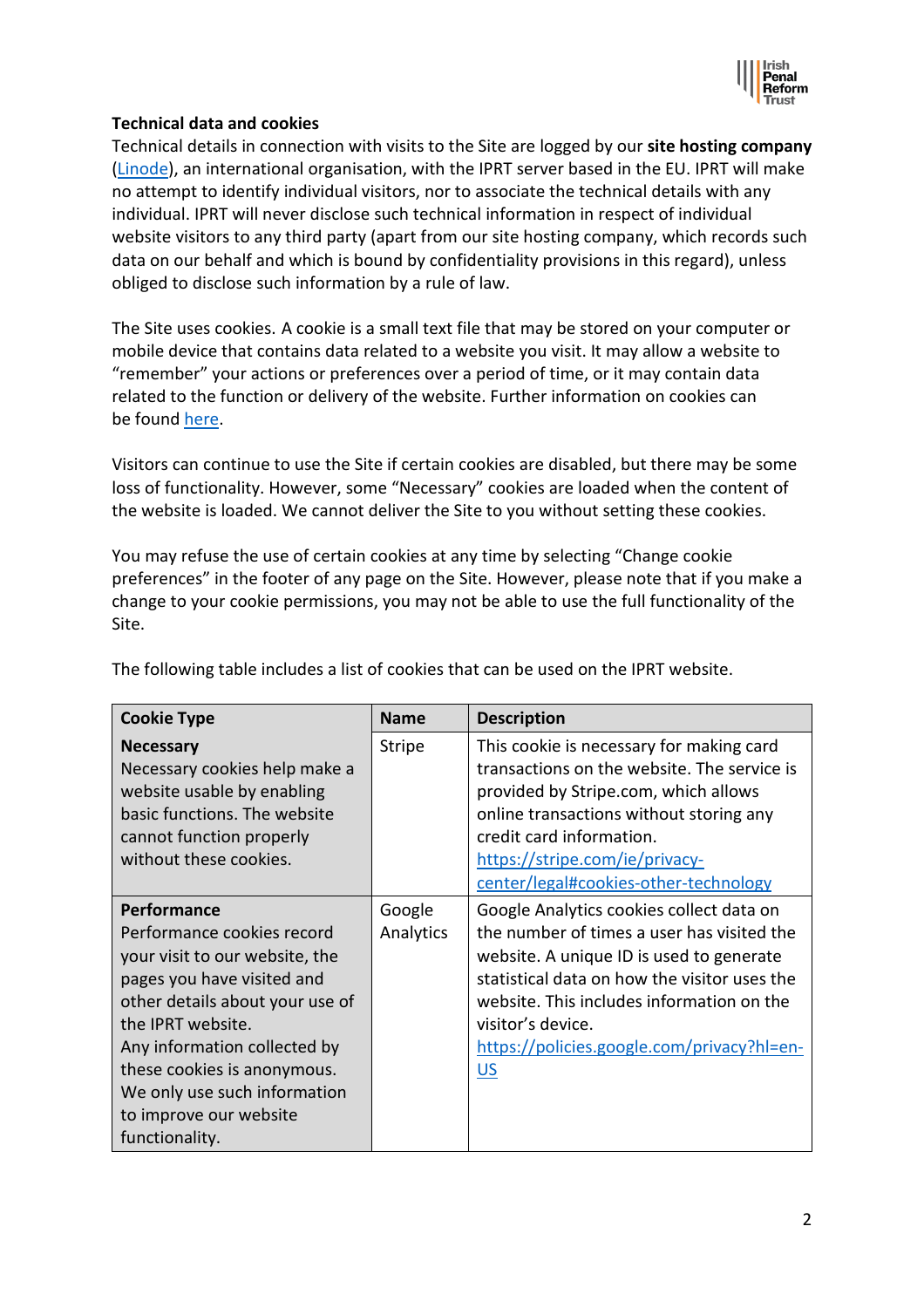

| <b>Cookie Type</b>    | <b>Name</b> | <b>Description</b>                                                                                                                                                                                                                                                                       |
|-----------------------|-------------|------------------------------------------------------------------------------------------------------------------------------------------------------------------------------------------------------------------------------------------------------------------------------------------|
| <b>External Media</b> | Twitter     | This cookie is set by Twitter. The cookie<br>allows the visitor to share content from<br>the IPRT website on their Twitter profile<br>and to view content from the IPRT Twitter<br>feed while on the IPRT website.<br>https://help.twitter.com/en/rules-and-<br>policies/twitter-cookies |
|                       | Tableau     | This cookie is set by Tableau to deliver<br>their service. It serves to remember your<br>preferences and improves user<br>experience.<br>https://www.tableau.com/legal/cookies                                                                                                           |

### **2. Special Categories of Personal Data**

As a general rule we do not collect details about your race or ethnicity, religious or philosophical beliefs, sex life, sexual orientation, political opinions, trade union membership, information about your health and genetic and biometric data. Nor do we generally collect any information about criminal convictions and offences.

However, there are some exceptions to this general rule:

- **The first exception** to this is where you are registering for free membership as a person with experience of imprisonment or as the family member of such a person. If you provide this information about a conviction to us, in order to (1) avoid charging you for membership at the time of registering and annually after that and (2) quantifying in the aggregate the number of our members with lived experience of imprisonment, **we will ask for your consent to record this piece of information**. If you provide consent we will record the fact of consent on our CRM system and the relevant information. If you do not consent we will not record this. We will ensure there are appropriate safeguards in place to protect this information.
- **The second exception** to this is where you contact us and in doing so disclose that you are a person with current or former experience of imprisonment and/or you disclose information about your health. This may be in the context of seeking advice or information or in response to a consultation process. In these circumstances, it will sometimes be necessary to initially record this information in order to (1) manage our relationship with you, including sending the requested advice or information to your current place of residence, which may be a prison and (2) providing appropriate advice or information or (3) engaging in consultation. In these circumstances **we will ask for your consent to record this piece of information** in the letter in which we provide the initial advice or information. If you provide consent we will record the fact of consent and the relevant information. The purpose of recording will only be for the purpose of providing advice and only where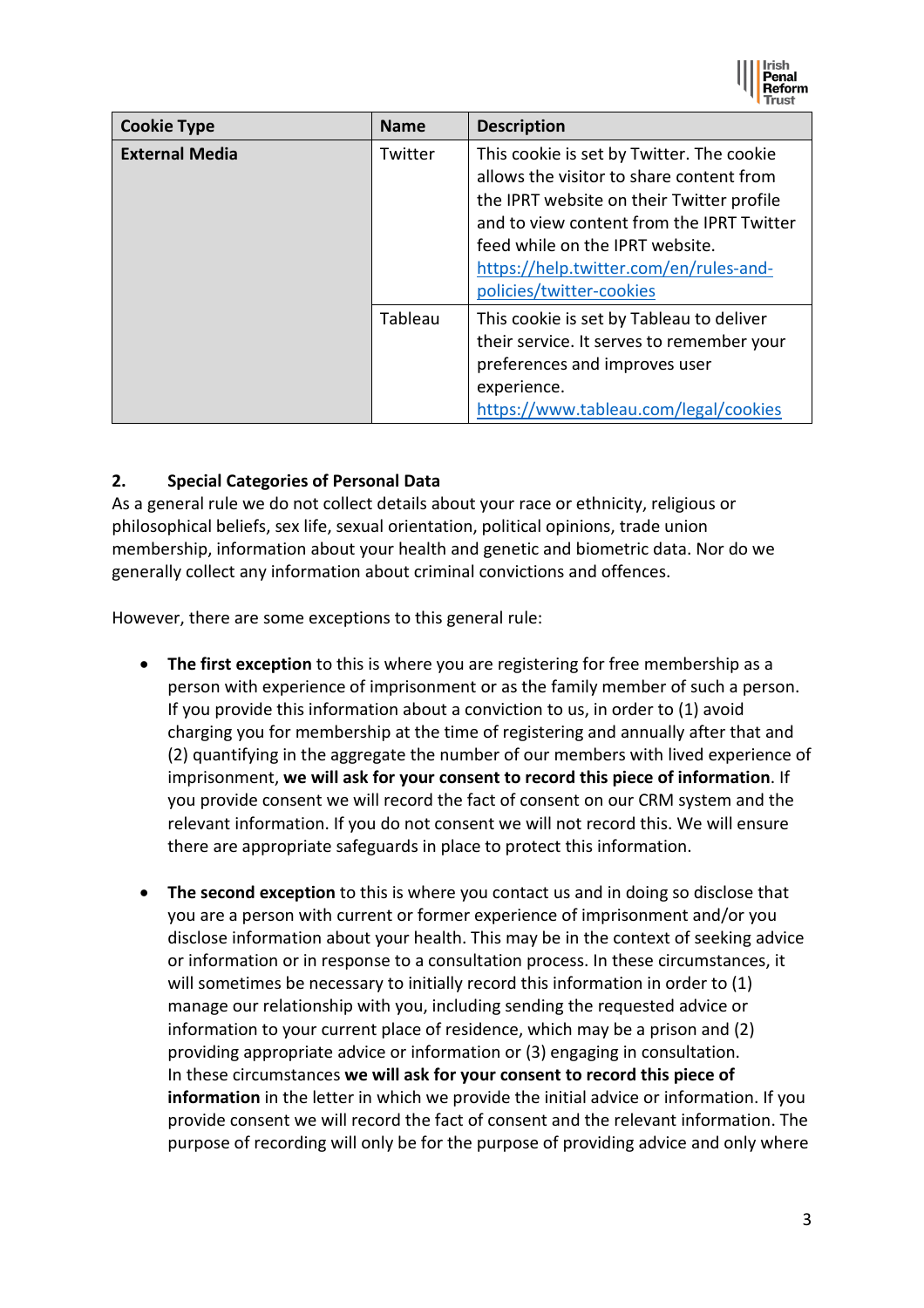

this is relevant to your query. If you do not consent we will not record this. We will ensure there are appropriate safeguards in place to protect this information.

• **The third exception** is when we take photographs at our events. These photographs are used in our publications, on social media, on our website, in our reports to our funders and for archive purposes. We will request your consent to be photographed during event registration. If you do not consent to having your photograph taken and processed in this way, we will have a 'sticker system' in place to ensure that your photograph is not taken at the event. We will also have written notices in place at the venue advising attendees that photos are being taken, the purpose of taking the photo, the use to which the image will be put, and how to decline.

### **3. Consent**

Usually we will ask for your express consent to use your personal information. For example, when you sign up to become a member, we will ask for your consent to make you aware of other related things which may be of interest to you, for example making a donation to IPRT or attending one of our events. Before you give your consent, we tell you what information we collect and what we use it for. You can withdraw your consent at any time by contacting us.

# **4. How we use the personal data we collect**

We will never release your personal details to any organisation outside IPRT for mailing or marketing purposes. We only use your personal data for the following purposes:

- Providing and personalising our services
- Dealing with your enquiries or requests
- Administering orders, donations and membership
- Providing you with information about our activities

| <b>Purpose(s) for</b><br><b>Processing</b>                                                         | <b>Legal Basis/Bases for Processing</b>                                                                                                                                                                                                                                                                                                                                                                                               | <b>Retention Period</b>                                                                                                                                                                                                                                                                        |
|----------------------------------------------------------------------------------------------------|---------------------------------------------------------------------------------------------------------------------------------------------------------------------------------------------------------------------------------------------------------------------------------------------------------------------------------------------------------------------------------------------------------------------------------------|------------------------------------------------------------------------------------------------------------------------------------------------------------------------------------------------------------------------------------------------------------------------------------------------|
| To register for<br>membership and<br>provide you with<br>related services<br>and<br>communications | You have provided your consent to<br>$\bullet$<br>receipt of these communications -<br>which can withdraw at any time<br>The processing is necessary to<br>$\bullet$<br>enter and perform our contract<br>with you<br>To manage our relationship with<br>$\bullet$<br>you, including processing your<br>membership and providing the<br>membership benefits to you<br>including receiving our newsletter<br>and invitations to events | We will contact you<br>about your<br>membership for<br>duration of<br>membership; 1 year<br>from renewal date (as<br>still 'current' member);<br>1 further year, as a<br>'former' member.<br>Membership data is<br>required for<br>audit/accounts<br>purposes so will be<br>kept indefinitely. |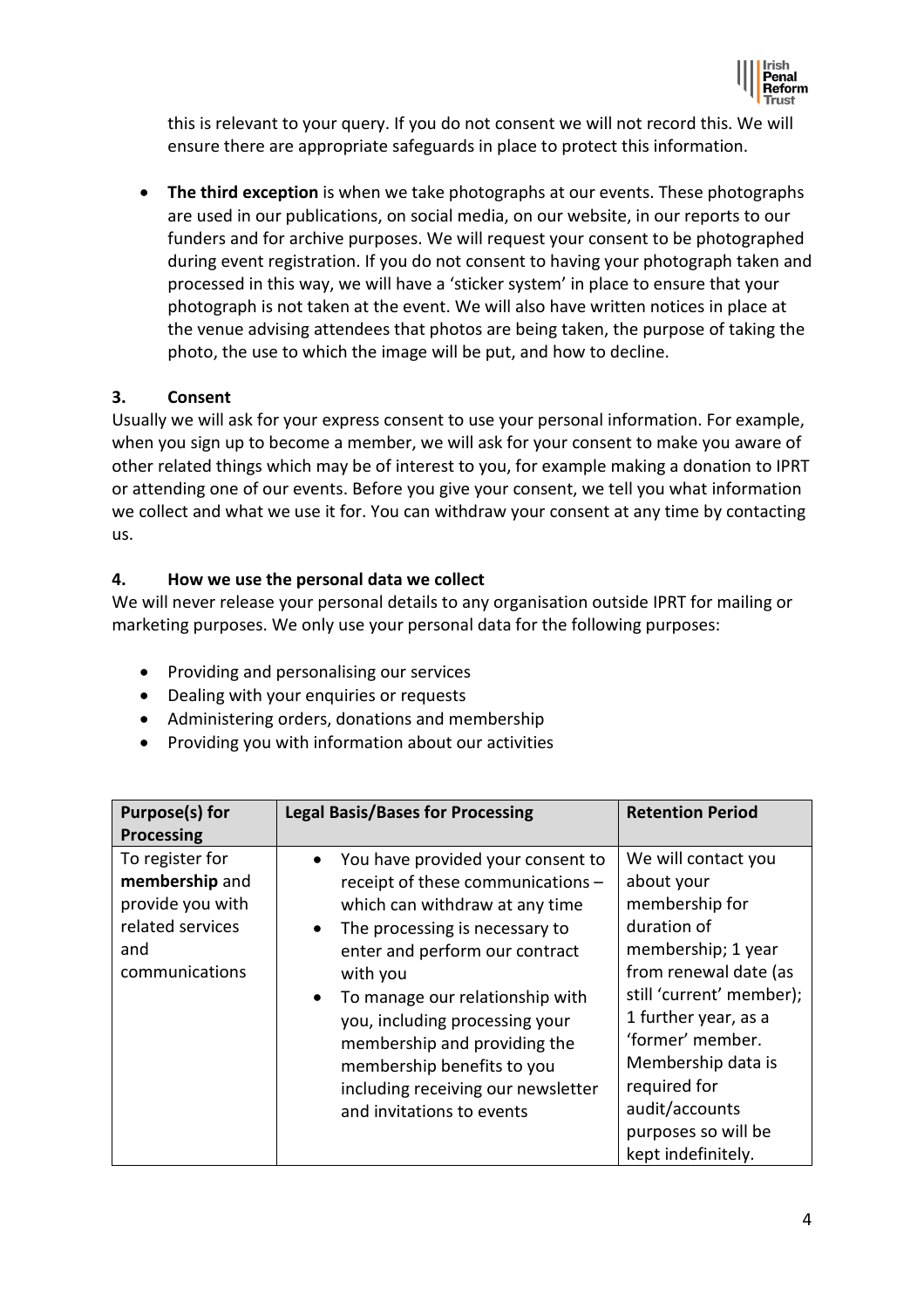

| Purpose(s) for                                                                                                                              | <b>Legal Basis/Bases for Processing</b>                                                                                                                                                                                                                                                                                                                                                                                                                                                                                                                                | <b>Retention Period</b>                                                                                                                                                                                                                                                                      |
|---------------------------------------------------------------------------------------------------------------------------------------------|------------------------------------------------------------------------------------------------------------------------------------------------------------------------------------------------------------------------------------------------------------------------------------------------------------------------------------------------------------------------------------------------------------------------------------------------------------------------------------------------------------------------------------------------------------------------|----------------------------------------------------------------------------------------------------------------------------------------------------------------------------------------------------------------------------------------------------------------------------------------------|
| <b>Processing</b>                                                                                                                           |                                                                                                                                                                                                                                                                                                                                                                                                                                                                                                                                                                        |                                                                                                                                                                                                                                                                                              |
| To register for an<br>event or to be part<br>of a campaign and<br>provide you with<br>related services<br>and<br>communications             | You have provided your consent to<br>$\bullet$<br>receipt of these communications -<br>which can withdraw at any time<br>You may also be invited to consent<br>to be contacted about future<br>events, membership and donation<br>opportunities                                                                                                                                                                                                                                                                                                                        | 2 Years or longer<br>depending on event<br>funders' requirements.<br>In the case of AGM<br>attendance,<br>indefinitely.                                                                                                                                                                      |
| To process a<br>donation and<br>provide you with<br>related<br>communications                                                               | You have provided your consent to<br>$\bullet$<br>receipt of these communications -<br>which can withdraw at any time<br>The processing is also necessary to<br>comply with our legal and<br>regulatory obligations, including<br>tax and accounting rules.<br>For the prevention and detection<br>of fraud, money laundering or<br>other crimes<br>To manage our relationship with<br>$\bullet$<br>you, including processing your<br>donation and providing connected<br>donor benefits to you which<br>include receiving our newsletter<br>and invitations to events | We will contact you<br>about your donation 1<br>year from most recent<br>donation (as 'current'<br>donor); 1 further year<br>from the date of most<br>recent donation (as a<br>'former' donor). Donor<br>data is required for<br>audit/accounts<br>purposes so will be<br>kept indefinitely. |
| To receive and<br>respond to<br>requests for<br>information and<br>advice and provide<br>you with related<br>services and<br>communications | You have provided your explicit<br>$\bullet$<br>consent to the processing of your<br>information for the purposes of us<br>providing a response to your<br>query.<br>The processing is also necessary to<br>the extent that you requested<br>information and advice                                                                                                                                                                                                                                                                                                    | Anonymised data<br>(themes of enquiries)<br>in perpetuity for<br>research/archive<br>purposes; personal<br>data (letters, emails<br>etc.) for a maximum of<br>26 months from date<br>of receipt and will be<br>deleted on or as soon<br>as possible after 1st<br>March annually.             |
| Sending<br>newsletters or<br>other information<br>updates                                                                                   | You have provided your consent to<br>$\bullet$<br>receipt of these communications -<br>which can withdraw at any time                                                                                                                                                                                                                                                                                                                                                                                                                                                  | For duration of<br>consent.                                                                                                                                                                                                                                                                  |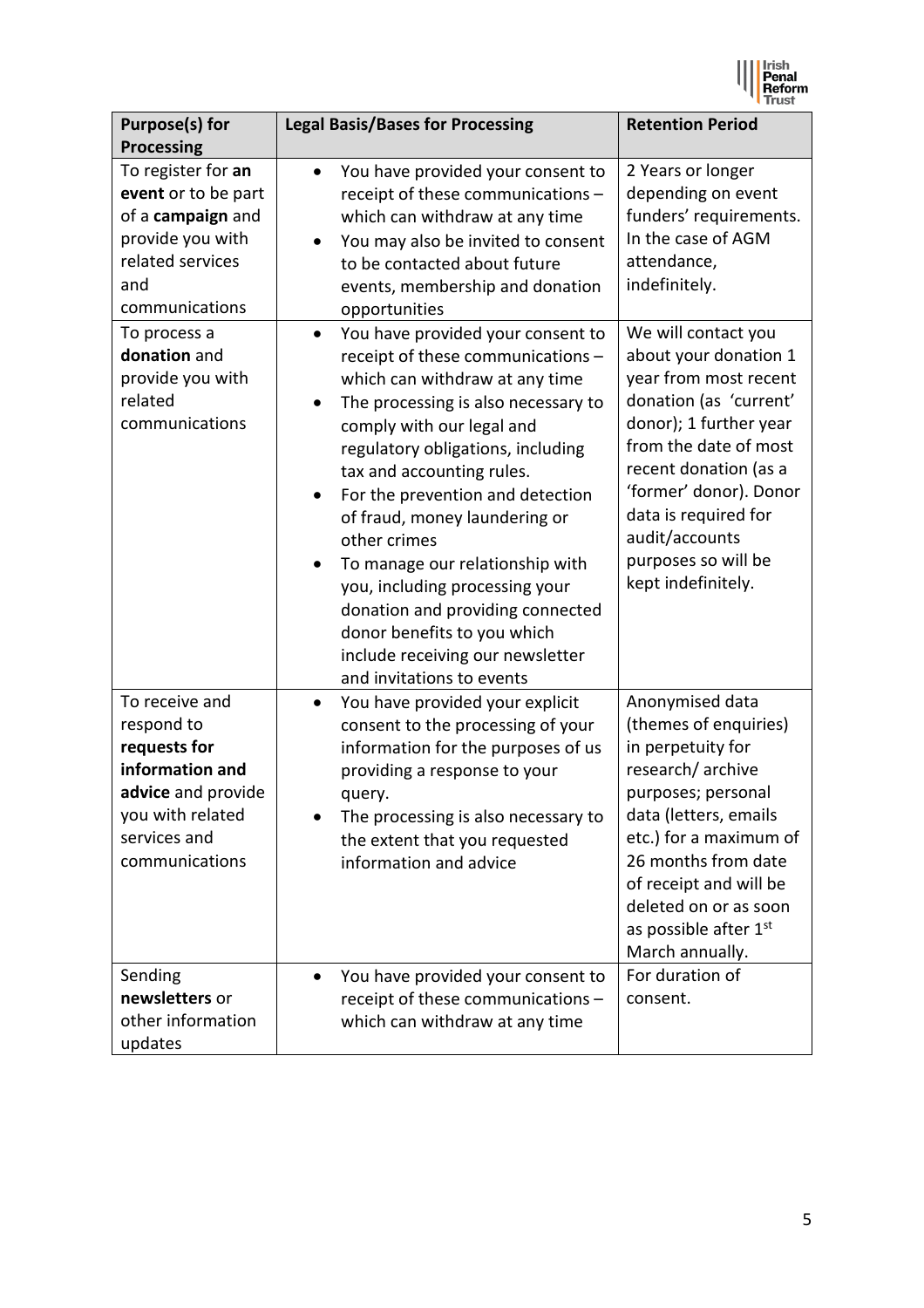

# **5. How we keep your information safe**

We are committed to protecting the security of your personal data. We use a variety of technical and physical security technologies and procedures to help protect your personal data from unauthorised access.

To ensure the security of your credit card information when you use it to log a donation or membership on our Site, we use Secure Socket Layer (SSL) technology. You will see the padlock in your browser's security display indicating that the transfer of all data between your browser and our Site has been encrypted. When you supply us with your card information in the context of an online transaction, this information is not retained on this Site. Rather, it is securely transferred to Stripe, a secure online payments provider.

As effective as modern security practices are, no physical or electronic security system is entirely secure. We cannot guarantee the complete security of our database, nor can we guarantee that information you supply will not be intercepted while being transmitted to us over the Internet. We have implemented strict internal guidelines to ensure that your privacy is safeguarded at every level of our organisation. We will continue to revise policies and implement additional security features as new technologies become available.

Although we will do our best to protect your personal data, we cannot guarantee the security of your personal data transmitted to our Site. Any transmission of personal data is at your own risk. Once we receive your personal data, we use appropriate security measures to seek to prevent unauthorised access or disclosure.

### **6. Who do we share your information with?**

In some very limited circumstances we will share your information with third parties in order to improve our service to you, for example:

- with our **website hosting company** LINODE which processes data entered on our web forms on our behalf;
- with **Stripe** which processes data relating to any financial transaction on our website (i.e. a membership or donation) on our behalf;
- with **Salesforce**, a consumer relationship management system which processes data relating to your interactions with IPRT;
- with **Mailchimp** which processes bulk emails on our behalf;
- if we are **under a duty to disclose** in order to comply with any applicable law, legal obligation, regulation or lawful request (e.g. our accounting and auditing services)
- Non-personal "technical" data may occasionally be used **to compile statistics** that may be shared with our funders to demonstrate our effectiveness or reach – e.g. the aggregate number of visitors to the site, etc.

We have taken steps to ensure that these third parties to have the same levels of data protection that we have. See for example:

- <https://www.linode.com/compliance>
- <https://stripe.com/guides/general-data-protection-regulation>
- <https://www.salesforce.com/eu/campaign/gdpr/>
- <https://mailchimp.com/legal/privacy/>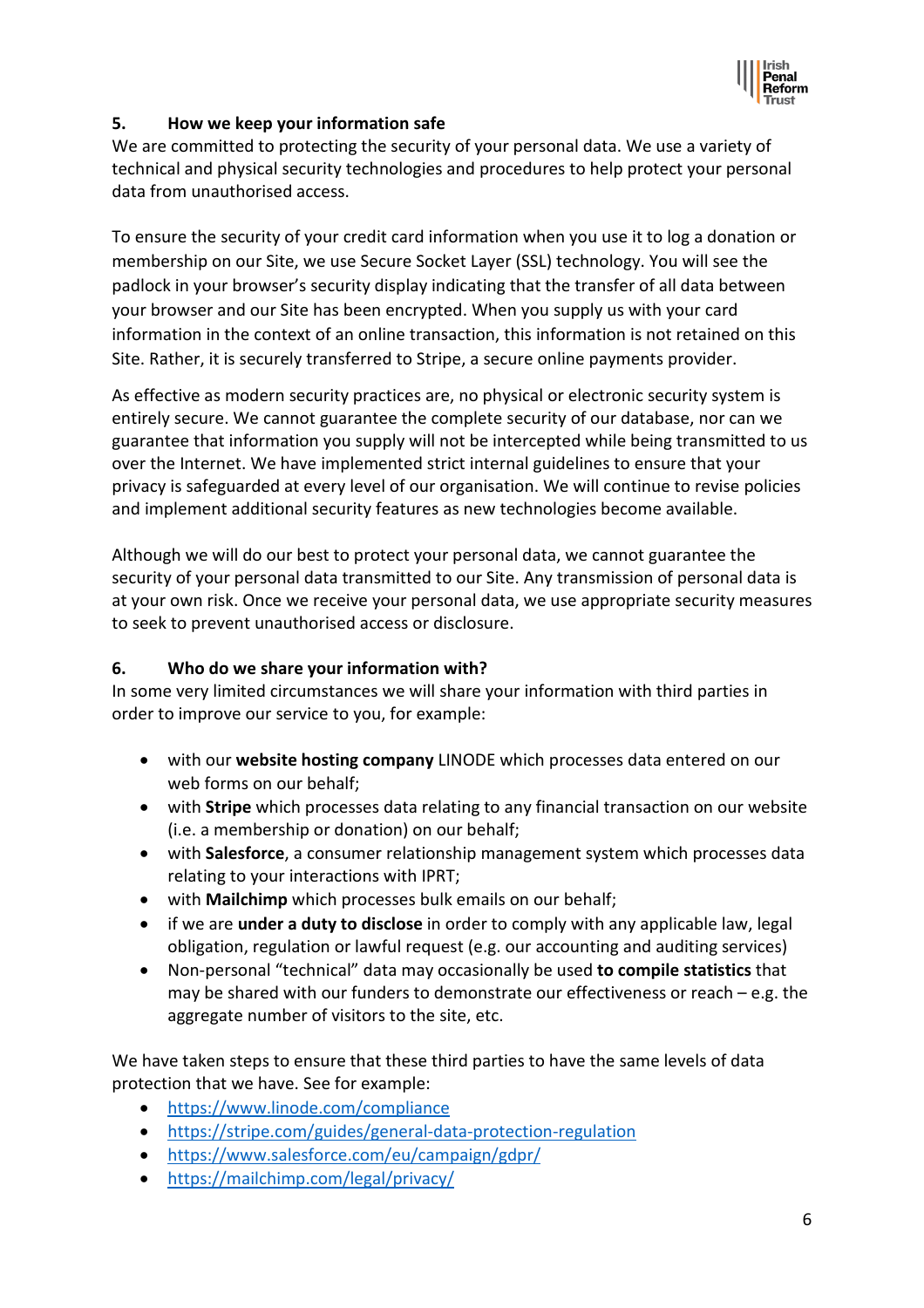

# **7. Links to other sites**

Our Site may, from time to time, contain links to and from other websites. Also, some parts of the Site are powered by widgets designed by third parties e.g. YouTube. If you follow a link to any of those websites or widgets, please note that they will have their own privacy policies and we do not accept any responsibility or liability for those policies. Please check those policies before you submit any personal data to those websites or widgets.

### **8. Your rights**

You have the right to request access to, rectification, or erasure of your personal data, or restriction of processing or object to processing of your personal data, as well as the right to data portability. We will not charge for this service.

| Your right                 | What it means                                                                                                                                                        |  |  |
|----------------------------|----------------------------------------------------------------------------------------------------------------------------------------------------------------------|--|--|
| The right of access        | You can ask us for a copy of the personal information we hold.                                                                                                       |  |  |
|                            | You can ask us how we collect, share and use your personal                                                                                                           |  |  |
|                            | information.                                                                                                                                                         |  |  |
| The right to rectification | You can request that we correct any inaccurate or incomplete                                                                                                         |  |  |
|                            | personal data we hold about you.                                                                                                                                     |  |  |
| The right to erasure       | You can ask us to delete your personal data in certain                                                                                                               |  |  |
| (the right to be           | circumstances, including where:                                                                                                                                      |  |  |
| forgotten)                 | It is no longer necessary for us to process your personal<br>data;                                                                                                   |  |  |
|                            | You consider the personal data is being unlawfully<br>processed;                                                                                                     |  |  |
|                            | You withdraw your consent (where the processing is<br>$\bullet$<br>based on consent);                                                                                |  |  |
|                            | You object to the processing and there are no overriding<br>legitimate grounds justifying the processing; or<br>The personal data have to be erased to comply with a |  |  |
|                            | legal obligation.                                                                                                                                                    |  |  |
|                            | We may refuse your request if the processing is necessary to<br>comply with a legal obligation or for the establishment, exercise<br>or defence of legal claims.     |  |  |
| The right to restrict      | You can ask us to halt the processing of your personal data in                                                                                                       |  |  |
| processing                 | certain circumstances, including where:                                                                                                                              |  |  |
|                            | You contest the accuracy of your personal data;                                                                                                                      |  |  |
|                            | You consider the processing is unlawful, but you do not<br>$\bullet$<br>want your personal data erased;                                                              |  |  |
|                            | We no longer need the personal data but you require it<br>for the establishment, exercise or defence of legal<br>claims; or                                          |  |  |
|                            | You have objected to the processing, and verification as<br>$\bullet$<br>to our overriding legitimate interests is pending.                                          |  |  |

The following is a summary of your rights: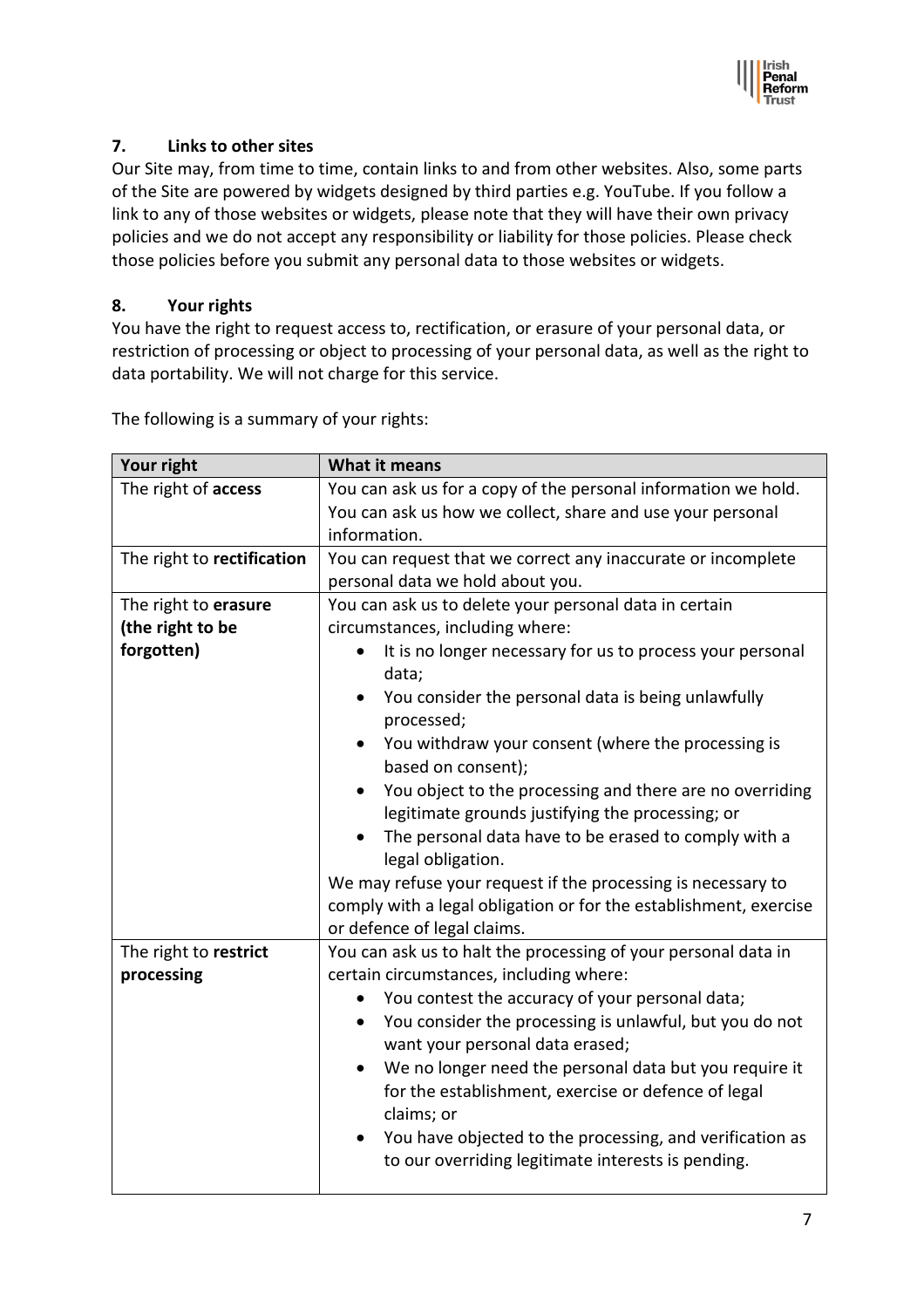

| Your right               | What it means                                                                                                                                                                                                                                                                                                                                                            |  |  |
|--------------------------|--------------------------------------------------------------------------------------------------------------------------------------------------------------------------------------------------------------------------------------------------------------------------------------------------------------------------------------------------------------------------|--|--|
|                          | We may continue to process your personal data:                                                                                                                                                                                                                                                                                                                           |  |  |
|                          | Where we have your consent to do so;<br>$\bullet$                                                                                                                                                                                                                                                                                                                        |  |  |
|                          | For the establishment, exercise or defence of legal<br>$\bullet$                                                                                                                                                                                                                                                                                                         |  |  |
|                          | claims;                                                                                                                                                                                                                                                                                                                                                                  |  |  |
|                          | The processing is necessary to protect the rights of other                                                                                                                                                                                                                                                                                                               |  |  |
|                          | individuals or legal persons; or                                                                                                                                                                                                                                                                                                                                         |  |  |
|                          | For important public interest reasons.                                                                                                                                                                                                                                                                                                                                   |  |  |
| The right to object      | You can object to us processing your personal data on the basis<br>of our legitimate interests (or those of a third party). We will<br>stop such processing unless we can demonstrate compelling<br>legitimate grounds for the processing which override your<br>interests or the processing is necessary for the establishment,<br>exercise or defence of legal claims. |  |  |
| The right to data        | You can request us to transmit personal data that you have                                                                                                                                                                                                                                                                                                               |  |  |
| portability (moving your | provided to us, to a third party without hindrance, or to give you                                                                                                                                                                                                                                                                                                       |  |  |
| information)             | a copy of it so that you can transmit it to a third party, where                                                                                                                                                                                                                                                                                                         |  |  |
|                          | technically feasible. The right only applies where:                                                                                                                                                                                                                                                                                                                      |  |  |
|                          | The processing is carried out by automated means; and                                                                                                                                                                                                                                                                                                                    |  |  |
|                          | The processing is based on your consent or for the<br>$\bullet$                                                                                                                                                                                                                                                                                                          |  |  |
|                          | performance of a contract with you.                                                                                                                                                                                                                                                                                                                                      |  |  |
| The right to complain    | You can lodge a complaint with IPRT and/or with the Data                                                                                                                                                                                                                                                                                                                 |  |  |
|                          | Protection Commissioner if you consider that the processing of                                                                                                                                                                                                                                                                                                           |  |  |
|                          | your personal data infringes the GDPR or other data protection                                                                                                                                                                                                                                                                                                           |  |  |
|                          | legislation.                                                                                                                                                                                                                                                                                                                                                             |  |  |

### **9. Exercising Your Rights**

Our Executive Director oversees how we collect, use, share and protect personal data to ensure your rights are fulfilled. If you wish to exercise any of the rights listed in the table above, please contact her. You may contact her in person, by telephone, in writing or by email at [gdpr@iprt.ie.](mailto:gdpr@iprt.ie) Any complaint will be fully investigated.

- We will respond to your request within one month.
- That period may be extended by two further months where necessary, taking into account the complexity and number of requests.
- We will inform you of any such extension within one month of receipt of your request.
- We may request proof of identification to verify your request. This is to help protect your information.
- We have the right to refuse your request for the reasons set out above, or if it is manifestly unfounded or excessive, or to the extent necessary for important objectives of public interest.

### **10. What happens if there is a Data Breach?**

All staff of the organisation receive training on data protection. In the unlikely case of any data breach occurs (which we define as any loss of control over the personal data which has